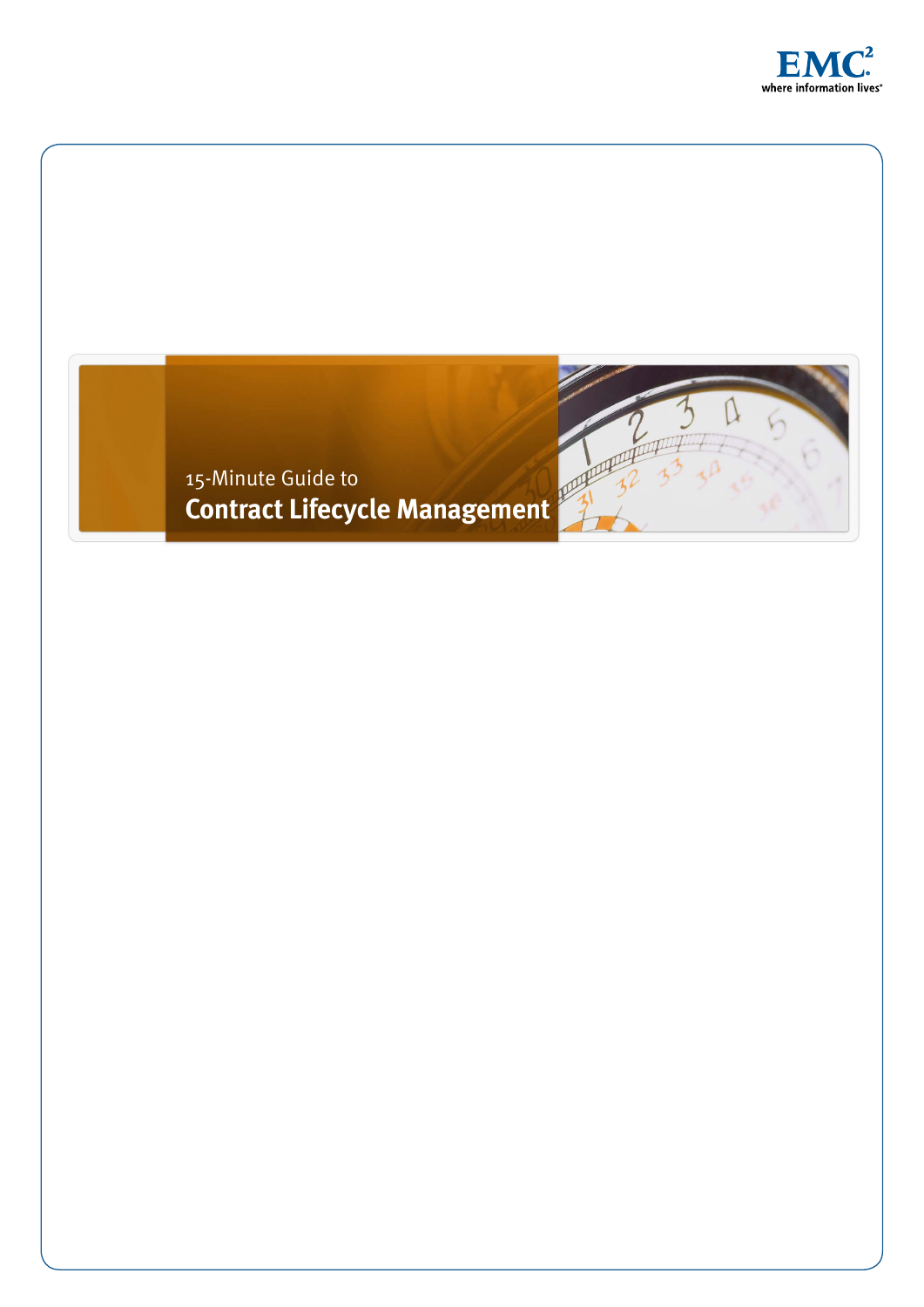# **Table of Contents**

| CLM technology: What does a contract lifecycle management solution look like? 5 |
|---------------------------------------------------------------------------------|
|                                                                                 |
|                                                                                 |
|                                                                                 |
| The contract lifecycle management solution from EMC and Selectica 8             |
| CLM in the broader content management infrastructure 8                          |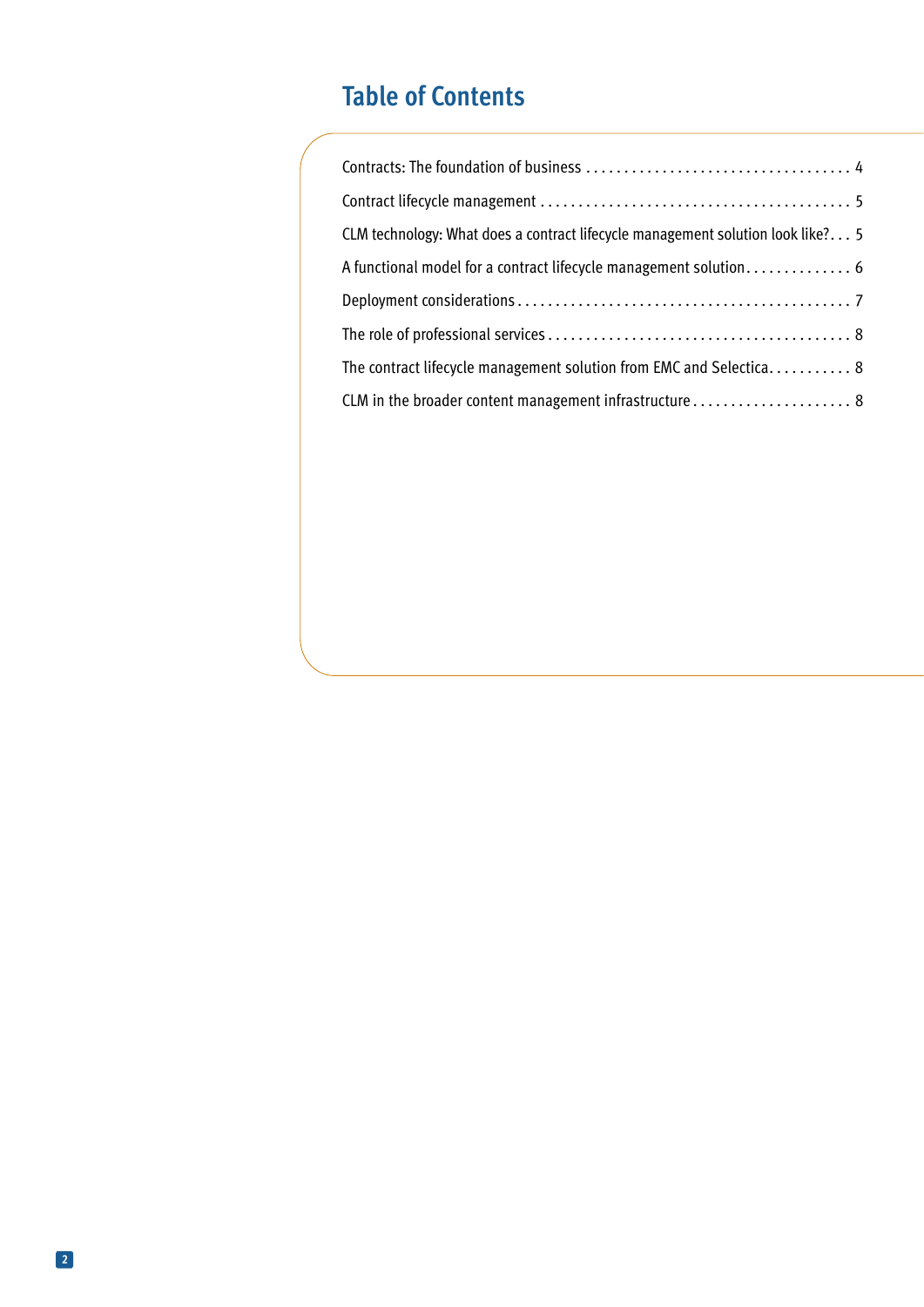### **Foreword**

For you as a business professional, time is a precious commodity. When you need information, you need it in a form that can be assimilated quickly—forget the mind-numbing detail and get to the point.

With that in mind, we've developed our series of 15-minute guides to essential topics in information management. This guide focuses on the challenges of managing information in the form of contracts—the most pervasive and, arguably, the most important business document. Industry research indicates that 80 percent of business transactions are regulated by contracts. Contracts define virtually every aspect of an organization's relationships with suppliers, customers, and, in many cases, employees.

In about 15 minutes, we'll look at why successful contract management is so critical and how it can provide a distinct competitive advantage. We'll also examine the contract lifecycle, the components of a contract lifecycle management solution, and offer solution deployment guidelines and suggestions. We think you'll agree it will be 15 minutes well spent.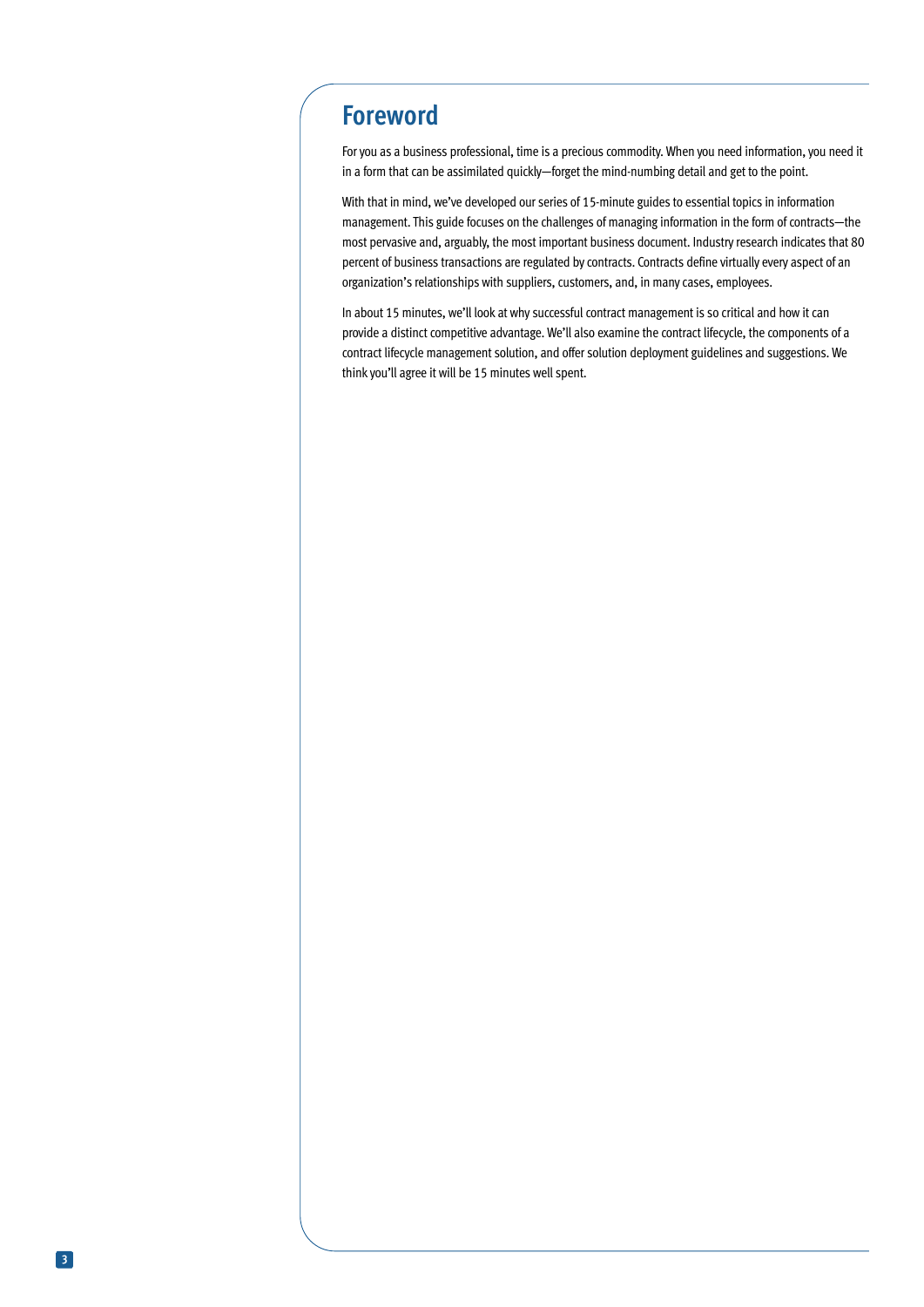## **Contracts: The foundation of business**

A typical Fortune 1000 company manages tens of thousands of active contracts, some of which run to hundreds of pages with numerous clauses, terms, and amendments. All of these contracts accomplish one primary task: they define a business interaction. In so doing, they can also:

- Forecast expected revenues
- Control procurement costs
- Manage suppliers and customers
- Establish service levels
- Protect intellectual property
- Mitigate risk

Left unmanaged or managed poorly, contracts virtually always underperform their revenue potential on the sell side, raise costs on the buy side, and increase all manner of legal and compliance risk—regulatory, operational, and supplier—often unintentionally via clauses that haven't been properly vetted. In fact, failure to manage contracts from the joint perspectives of profitability and compliance costs organizations billions of dollars every year.

For example, during a contract assessment for a large pharmaceutical company, EMC discovered more than \$35 million in uncollected royalties, which represented 10 to 20 percent of the company's profit. Pharma companies, whose prices are contractually defined, are also subject to fines if those prices don't comply with government regulations.

### "As companies desperately search for the next strategic growth area to boost finances, they often miss a lucrative revenue source staring them in the face."

**—EMC Consulting**

Moreover, contracts often underperform for reasons that are not straight forward. Take the maintenance contract of a telecommunications company that included payments for supplier materials and equipment when used on site. Contractual incentives were designed to motivate the supplier to complete work ahead of schedule, but this never occurred. Instead, the supplier kept tools continually on site and profited more (nearly \$50 million USD) from the pricing mechanism that inadvertently rewarded this than it would have from the incentives. 1

Contributing to the dire need for effective contract management are significant pressures over and above the volume and inherent complexity of the contracts that must be managed.

- Regulations that require companies to establish and document business control procedures for tracking and reporting material business information grow more rigorous every year. 2
- Globalization increases the types and complexity of contracts as well as the risks inherent in trading relationships. 3
- Licensing, channel, and warranty agreements are increasing in number and complexity.<sup>4</sup>

4 Ibid.

<sup>1</sup> Marikar, Qadir, and Paul Townley-Jones. "Focusing on the Details," Communications Review 14, 2 (2009): 31-37, PricewaterhouseCoopers LLP. 2 Minahan, Tim A. "Handbook for CLM Strategy & Solution Selection—The Contract Management Solution Selection Report. Aberdeen Group (2005), 1. 3 Ibid.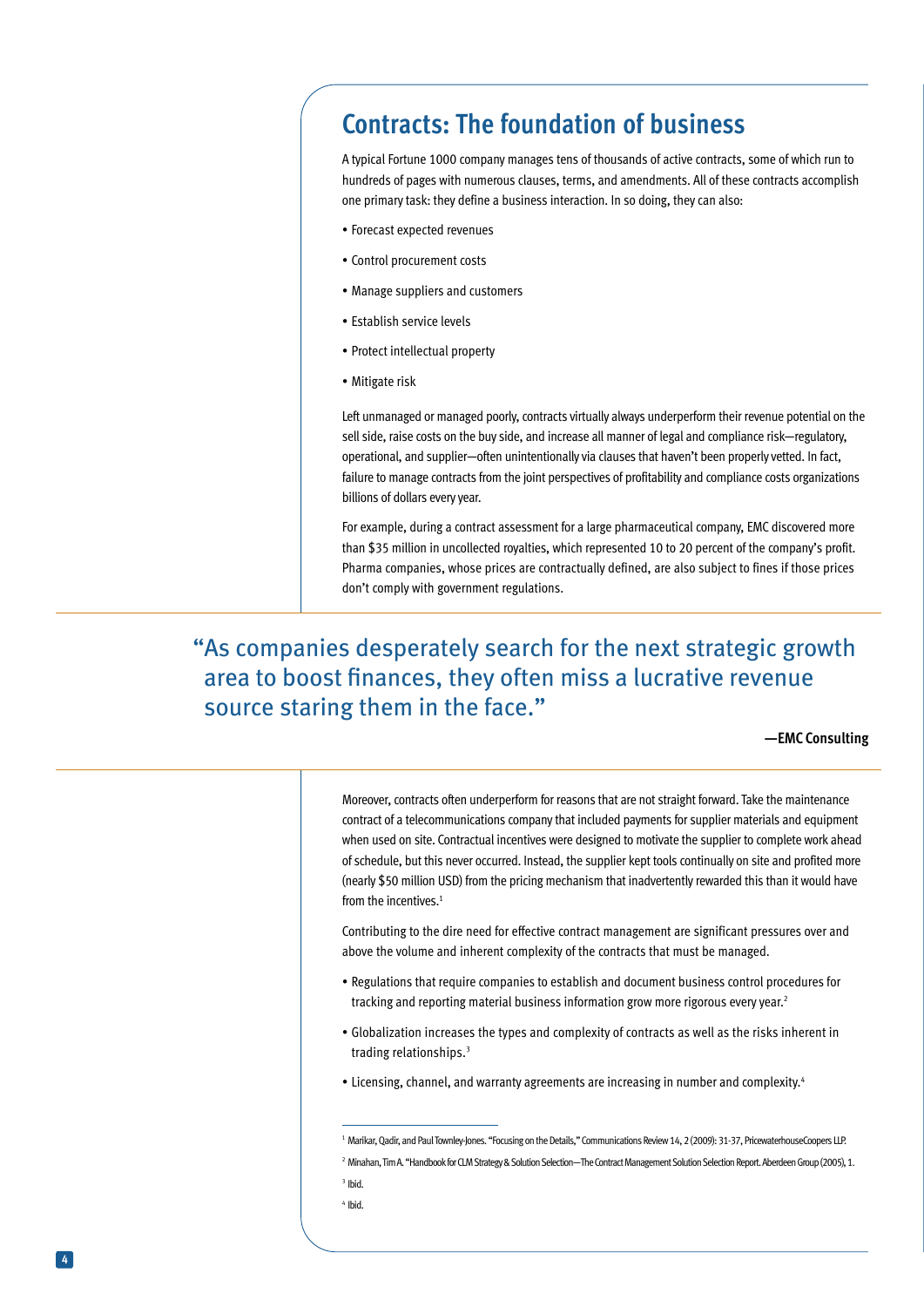### **Contract lifecycle management**

From company to company and often from group to group within the same organization, there are variations in how the contract lifecycle is defined. Nevertheless, the following lifecycle stages will be present in some form.

- 1. Request
- 2. Author
- 3. Negotiate
- 4. Approve
- 5. Present
- 6. Execute
- 7. Manage obligations
- 8. Amend
- 9. Renew

Contract lifecycle management (CLM) is the process of controlling, coordinating, and streamlining all stages in the contract lifecycle. CLM helps companies optimize contract performance, especially in procurement and sales. The tools of contact lifecycle management enable CFOs to reduce costs, more accurately forecast revenue, and improve Sarbanes-Oxley compliance.

With CLM, contract terms and conditions can reflect the key metrics that measure supplier and customer performance. Integrating CLM with operational platforms such as enterprise resource planning enables vendor, customer, and contract item information to be brought into accounts receivable and payable systems in a seamless, automated, and error-free fashion.

As important as CLM is for enhancing contract performance, its greatest long-term value to the enterprise may be in risk management. Although CLM is not a risk management system per se, it improves contract visibility, control, and reporting, which enables legal and regulatory affairs departments to diminish risk. Further, contracting best practices, shared legal language, centralized pricing controls, and other CLM mainstays contribute to and improve the quality of enterprise knowledge management.

Unfortunately, many organizations manage their contracts via a series of inefficient, manual, and disjointed processes. This approach lengthens the contract cycle, increases costly errors, and practically guarantees that milestones will pass with obligations unmet and renewal opportunities squandered.

## **CLM technology: What does a contract lifecycle management solution look like?**

CLM employs a combination of information technologies, including intelligent capture, enterprise content management, and business process management to address the development, approval, and execution of contracts. A CLM solution should eliminate common bottlenecks across the contract lifecycle, while enabling organizations to:

- Generate more profitable agreements
- Capture savings and optimize renewals
- Reduce contract cycle time
- Minimize attorney dependency and review time
- Accurately track buy and sell side obligations and milestones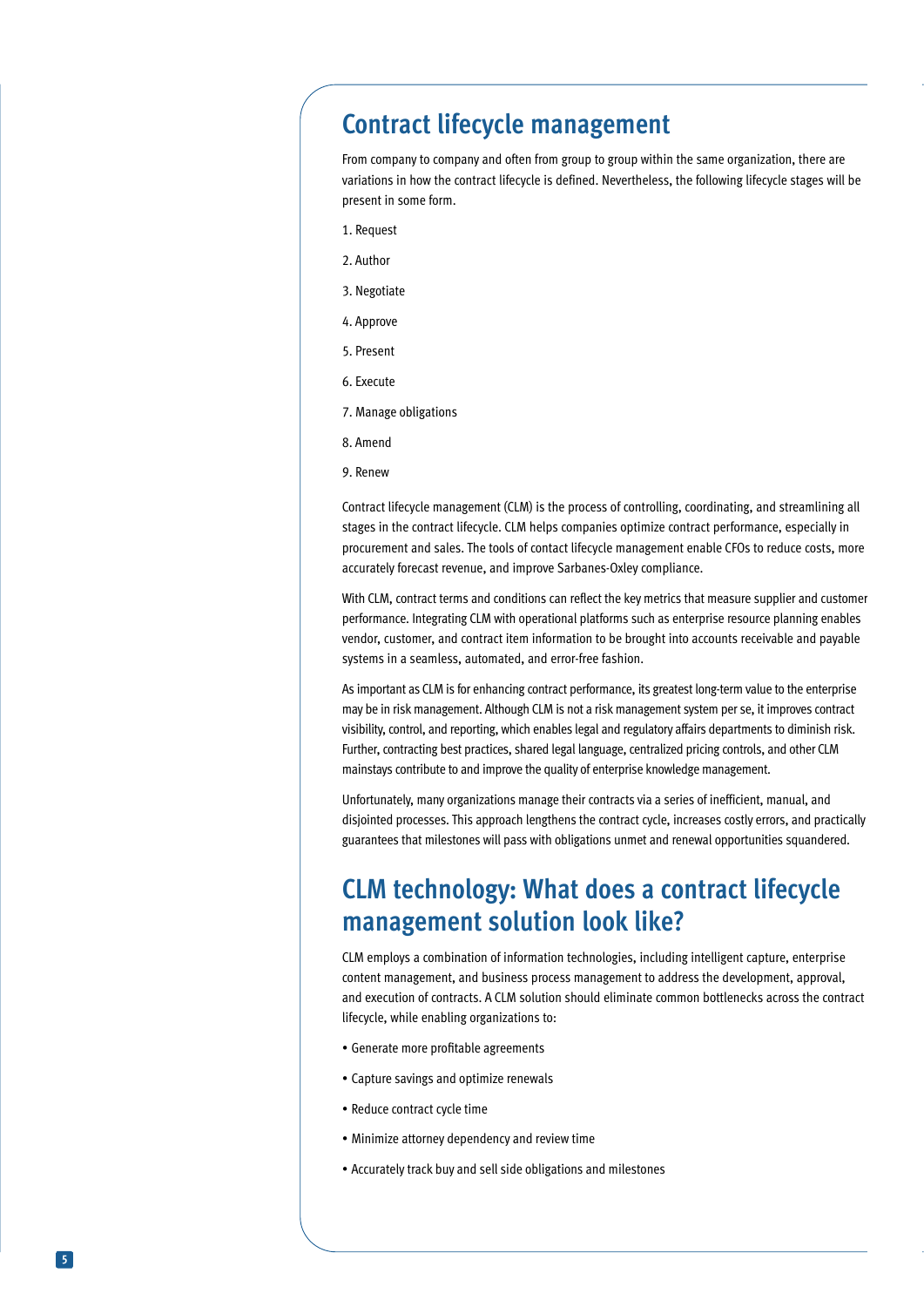- Gain a complete view of all contracts and the contract process
- Shrink "maverick" spending
- Decrease risk exposure and maintain compliance

### **A functional model for a contract lifecycle management solution**

The contract lifecycle management solution model comprises four components, each of which support the lifecycle in specific ways.

#### **Central contract repository**

For organizations just coming to grips with the magnitude of their contract management needs, the first priority is often answering the question, "Where are our contracts?" Without a CLM solution, the answers are all too often "everywhere" and "who knows?"

That's why the foundation of a contract lifecycle management solution is a single, unified repository, which provides a web-based document management environment enabling full-text and keyword search of contracts and attachments. The repository should be able to manage faxed and scanned documents as well as native files in virtually any format, including all versions of the .doc, .pdf, .ppt, and .xls file types, and all the common image formats.

Those are the basics. Some repositories also possess a "legacy load" capability, which enables electronic batch capture of existing paper contracts. Another helpful feature enables contracts received via fax during the negotiation phase to enter the repository automatically, link with the correct negotiation, and trigger an alert to the appropriate parties.

Regarding contracts, most organizations have one foot in the digital world and one in the world of paper. A repository that incorporates physical and electronic records management can ensure that all contracts are catalogued and controlled according to industry standard retention policies. Moreover, lost revenue can often be "found" simply by examining agreement language and terms, which a centralized repository facilitates.

#### **Authoring, negotiation, and approval environment**

A flexible authoring environment, seamlessly integrated with the contract repository, goes a long way towards accelerating and controlling the contract creation process and improving collaboration between buyers, sellers, and their internal stakeholders. CLM contract authoring should feature revision tracking, versioning, the ability to compare iterations side by side, and a complete revision history, as well as access to a central library of preapproved clauses and terms that can be repurposed and shared across the enterprise.

The ubiquity and ease of Microsoft Word has made it the authoring tool of choice for most documents, and contracts are no exception. Therefore, a CLM solution that allows authors to create and edit contracts in Word significantly reduces barriers to user adoption and speeds time to value.

Word enables contracts to be created from scratch, from templates that support complex business rules, from existing contracts, or from a combination of those methods. Integration with the contract repository and its preapproved language library simplifies clause and term selection and ensures consistency and adherence to established guidelines. A Word-based authoring environment also enables third-party contract documents authored in Word to be imported so that critical terms and clauses can be extracted. This can shorten the negotiation phase, where back-and-forth heavy lifting occurs.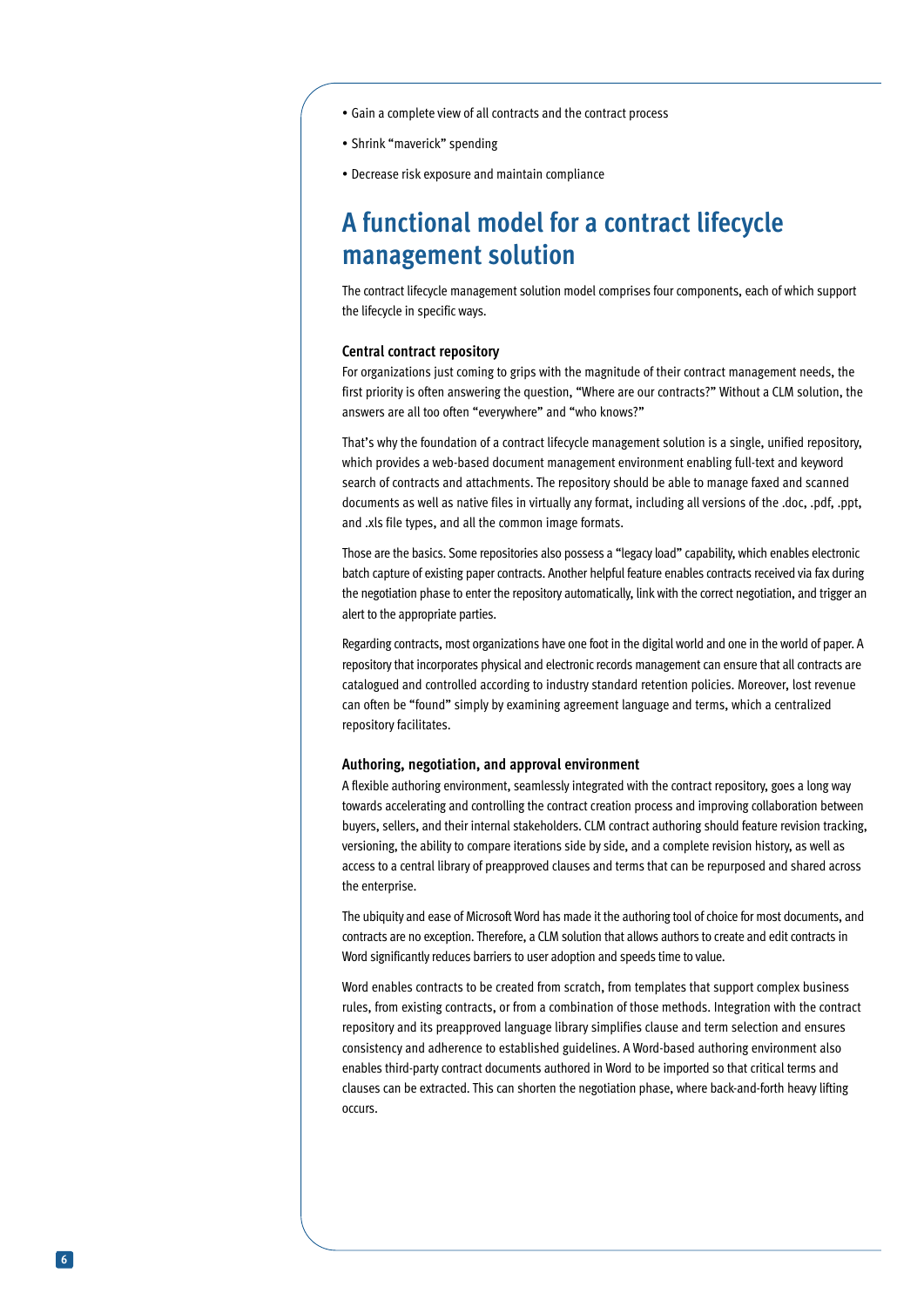Full-featured solutions often provide an additional authoring method: a web-based wizard that poses conditional questions, which the user answers to begin contract creation. The wizard outputs the results in Word and authoring proceeds from there.

#### **Process management**

Process management provides a disciplined yet flexible means of control that orchestrates tasks, activities, and decisions across the contract lifecycle. It brings standards and best practices to bear in contract approval, execution, tracking, enforcement, and performance management.

Automated workflow, one of the primary tools of process management, brings speed, discipline, and efficiency to the CLM approval process. For example, workflows that employ approvals engage multiple departments simultaneously, each working solely on its portion of a contract.

Graphical approval workflows display where a contract is in the approval process, who still needs to approve it, and can even note the role and relevance of each approver. Advanced CLM solutions also support "dynamic approvals"—workflows that enable the approval chain to change automatically as components of the contract are modified, adding or removing steps and approvers.

In the area of contract administration, process management functionality helps administrators track and enforce obligations and monitor key milestones via automated alerts triggered by business rules. These alerts reduce all manner of issues that contribute to revenue leakage and unrealized savings opportunities: missed payments, over and under payment, billing errors, and renegotiation windows that pass during the contract renewal period. For example, aggregation-based triggers can notify contract administrators when the total value of contracts with one customer or vendor exceeds a given threshold.

Many contracts, especially those of long standing, have numerous amendments, complicating the task of administration and making it difficult to understand the prevailing terms and conditions. A CLM solution's process management interface should aggregate amendments into an effective, consolidated view that defines the business relationship, helping to ensure that obligations are met.

#### **Reporting**

CLM reporting provides visibility into all contractual relationships across business units, with a complete, field-level audit trail for every contract. Comprehensive reporting capabilities enable performance assessment and risk analysis while delivering role-based dashboard views tailored for contract administrators, line-of-business managers, executives, and other stakeholders.

For example, via charts and summary tables, dashboards can highlight key performance indicators such as contract cycle time and revenue per contract or summarize compliance and execution milestones. Reports and dashboards should offer click-through access to view supporting contracts or contract records. Besides its value to operational performance and compliance, reporting often reveals would-be problems in time to take remedial action and can significantly reduce the resources spent on audits.

### **Deployment considerations**

Over time, large organizations typically develop a standard deployment model for enterprise technology systems.

Since so much of enterprise business is conducted through contracts, a phased approach is ideal. A CLM rollout could logically proceed by business unit, contract type, or geographic location. A decision matrix that includes strategic value, monetary value, risk, and work effort can help guide the deployment evaluation process. Work effort refers to specific implementation variables such as the number of templates, workflows, and interfaces that must be developed.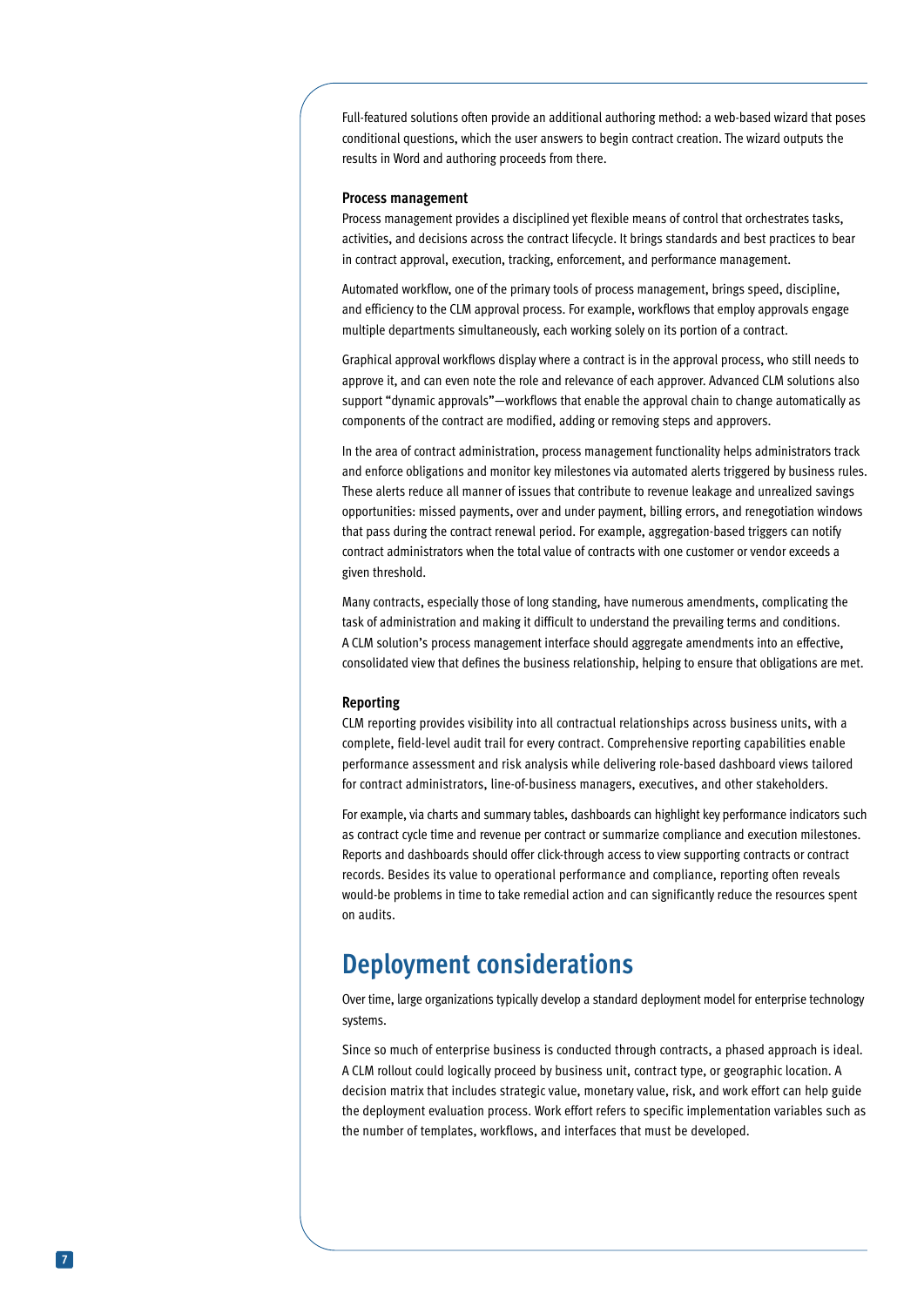Of course, the first deployment choice in terms of business value must also pass the resources test: what resources are required and when are they available? Business resources will focus on review and approval methodology, template formats, file naming conventions, metadata definitions, and so on. Project management, hardware and software installation and testing, data migration, systems integration, and a range of configuration activities fall to IT.

A CLM solution must be designed so that it is easier to use than avoid. Nevertheless, deployment planning should be prepared for reluctant end users to whom a CLM system will still seem overly complex and not worth the effort to master. Frequent communication, prompt response to user concerns, and well-conceived training that is based on "day-in-the-life" scenarios are required to overcome these attitudes.

### **The role of professional services**

Professional services can add significant value to a CLM deployment in four areas.

- Analyzing needs and priorities
- Documenting requirements
- Leveraging best practices
- Designing, configuring, and customizing the solution

There are a variety of tasks that CLM professional services can undertake for a client, such as:

- Interviewing key stakeholders
- Assessing current contracts processes and technical capabilities
- Identifying process gaps
- Addressing requirements for industry-specific processes
- Developing a roadmap for work streams, dependencies, timelines, and functions impacted by a CLM deployment
- Creating competency-based training

Professional services can speed deployment, reduce disruption to work routine, boost user adoption, and accelerate ROI.

### **The contract lifecycle management solution from EMC and Selectica**

EMC and Selectica offer a comprehensive solution for managing the entire contract lifecycle. The solution combines a single, scalable, enterprise-wide contract repository with a flexible workflow engine that supports an organization's unique contract processes. A contract lifecycle management solution from EMC® and Selectica can help your business in the following ways.

#### **Cut contract cycle time**

Eliminate common bottlenecks in contract creation, negotiation, and approval, cutting cycle time by as much as 50 percent.<sup>5</sup> Author contracts in Microsoft Word by dragging and dropping clauses from a library of approved language.

<sup>1</sup> Minahan, Tim A. "Handbook for CLM Strategy & Solution Selection—The Contract Management Solution Selection Report. Aberdeen Group (2005), 4.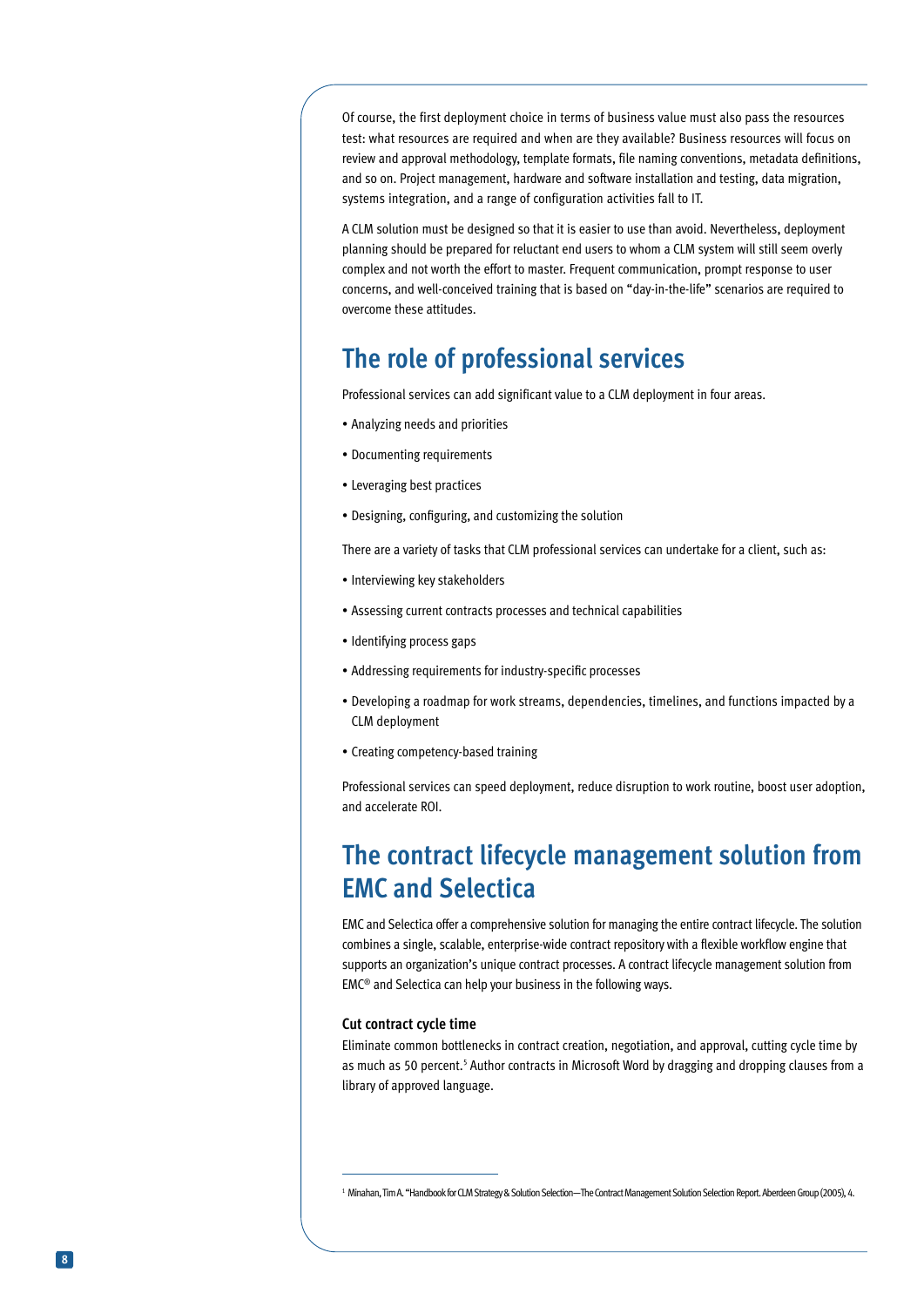#### **Boost workforce productivity**

Automate and streamline common contract management workflow processes. Enable high-cost resources such as attorneys to focus on the most complex, high-risk contracts.

#### **Gain visibility into contract risks and opportunities**

Provide legal, sales, procurement, and compliance with access to all contracts through a single, unified contract repository. Help executives and risk managers to make accurate risk assessments through a consolidated view into obligations, tolerances, and positions.

#### **Create more profitable agreements**

Leverage information from existing agreements to negotiate new agreements with the most favorable terms. Increase revenues by one to two percent. 6

#### **Improve contract fidelity**

Employ a comprehensive library of approved contract templates, clauses, and terms to standardize agreements. Improve compliance by 55 percent.<sup>7</sup>

#### **Meet contractual obligations and milestones**

Triggers, alerts, and sophisticated post-event workflow ensure that companies follow through on important items. Eliminate auto-renewal items while reducing administrative costs by 25 to 30 percent.<sup>8</sup>

#### **Deliver an effective view of each business relationship**

Consolidate amendments into a single effective view of the language and the terms that define each business relationship.

### **CLM in the broader content management infrastructure**

Organizations sometimes view CLM solutions outside of a broader content management strategy. Organizations that achieve their initial CLM goals without a broader content management strategy miss out on opportunities to enjoy all of the benefits a CLM solution can provide. These benefits include:

- Stronger security and access control
- Comprehensive backup and restore capabilities
- Improved compliance and retention capabilities
- Easier integration with other systems

6 Ibid. 7 Ibid.

8 Ibid.